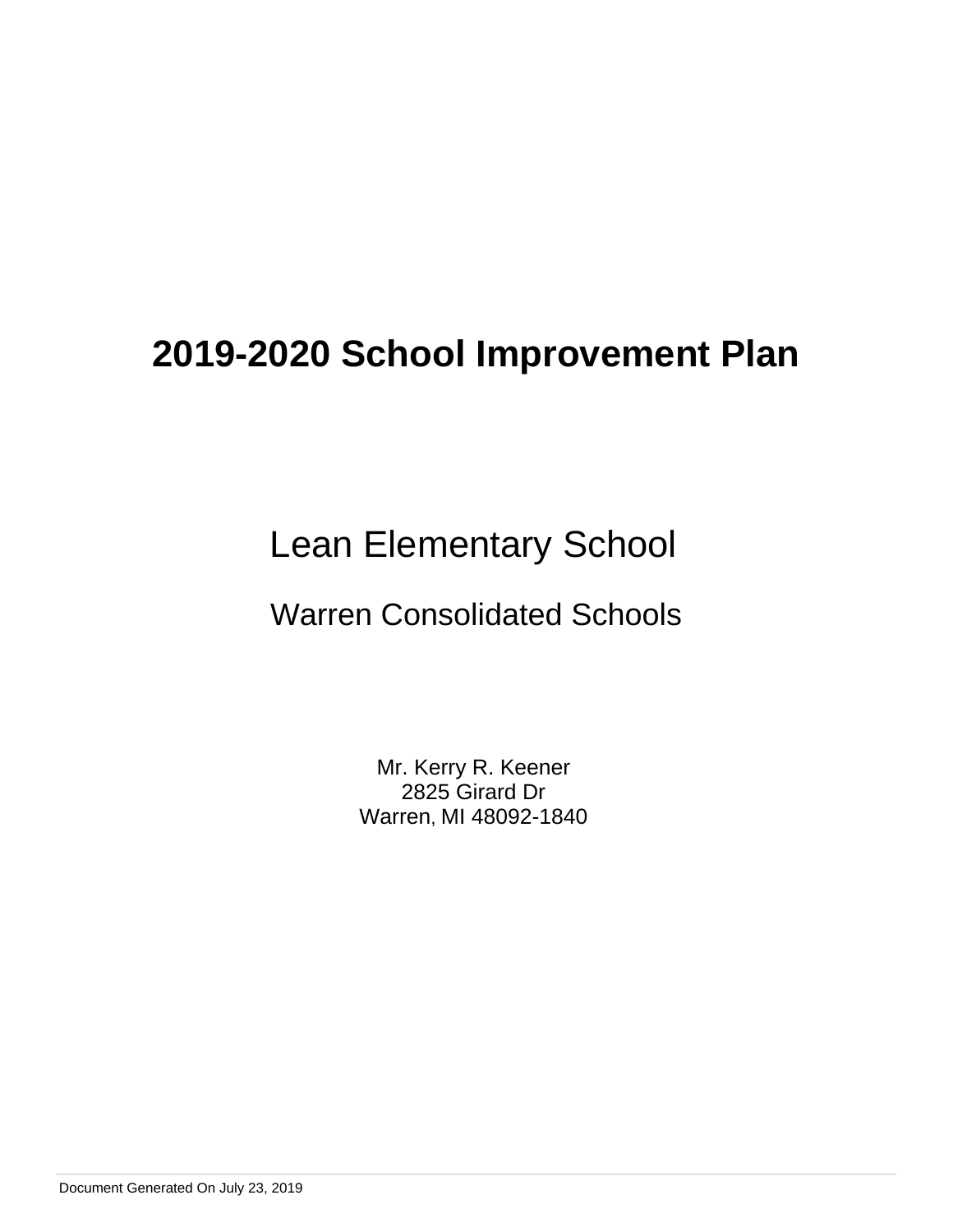## **TABLE OF CONTENTS**

| Goal 1: Promote College and Career Readiness by increasing achievement in Reading for all students3              |  |
|------------------------------------------------------------------------------------------------------------------|--|
|                                                                                                                  |  |
| Goal 3: Promote College and Career Readiness by increasing achievement in Mathematics for all students 8         |  |
| Goal 4: Promote positive school community by supporting whole-child development (basic, psychological, and self- |  |
|                                                                                                                  |  |
|                                                                                                                  |  |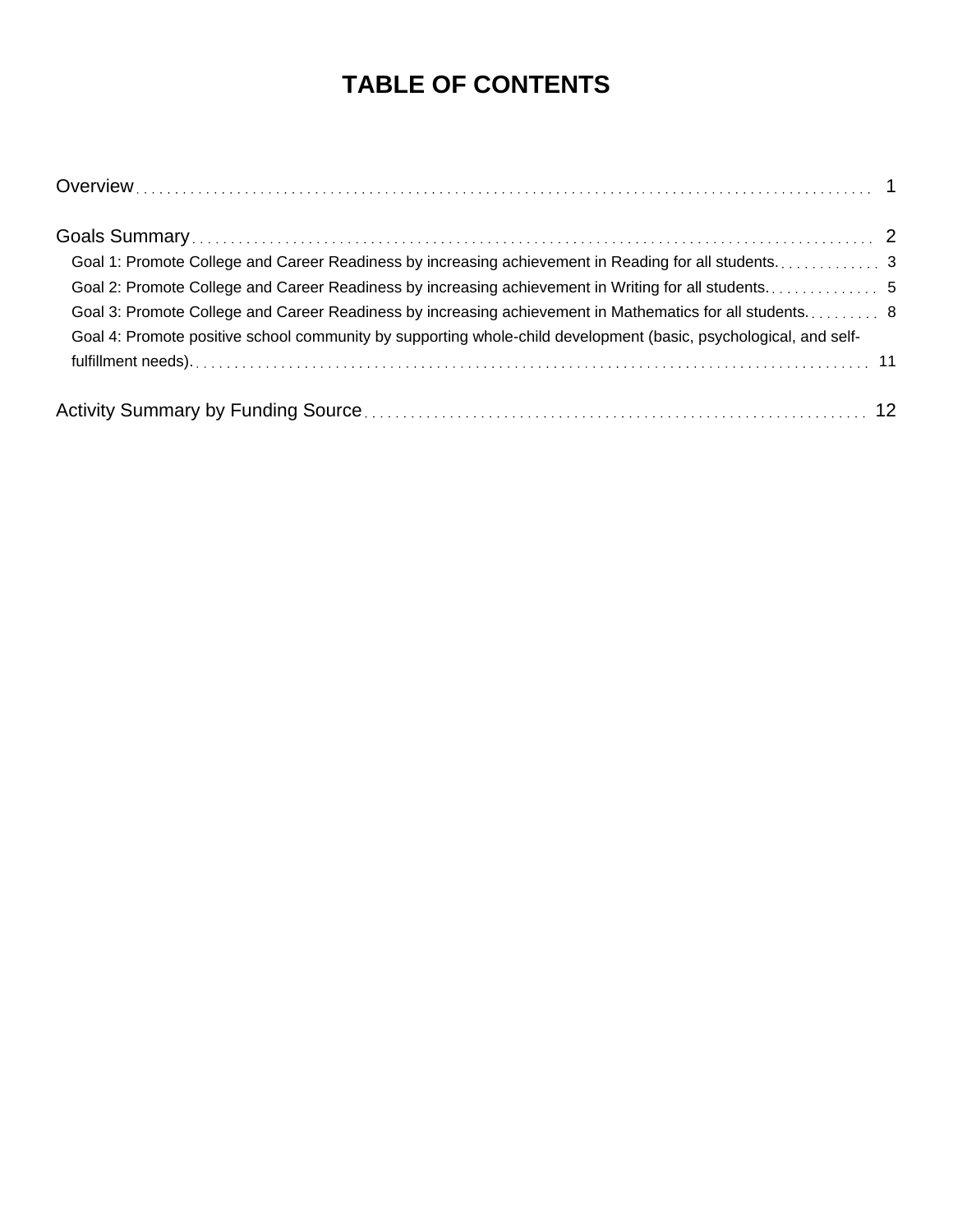Lean Elementary School

## **Overview**

## **Plan Name**

2019-2020 School Improvement Plan

## **Plan Description**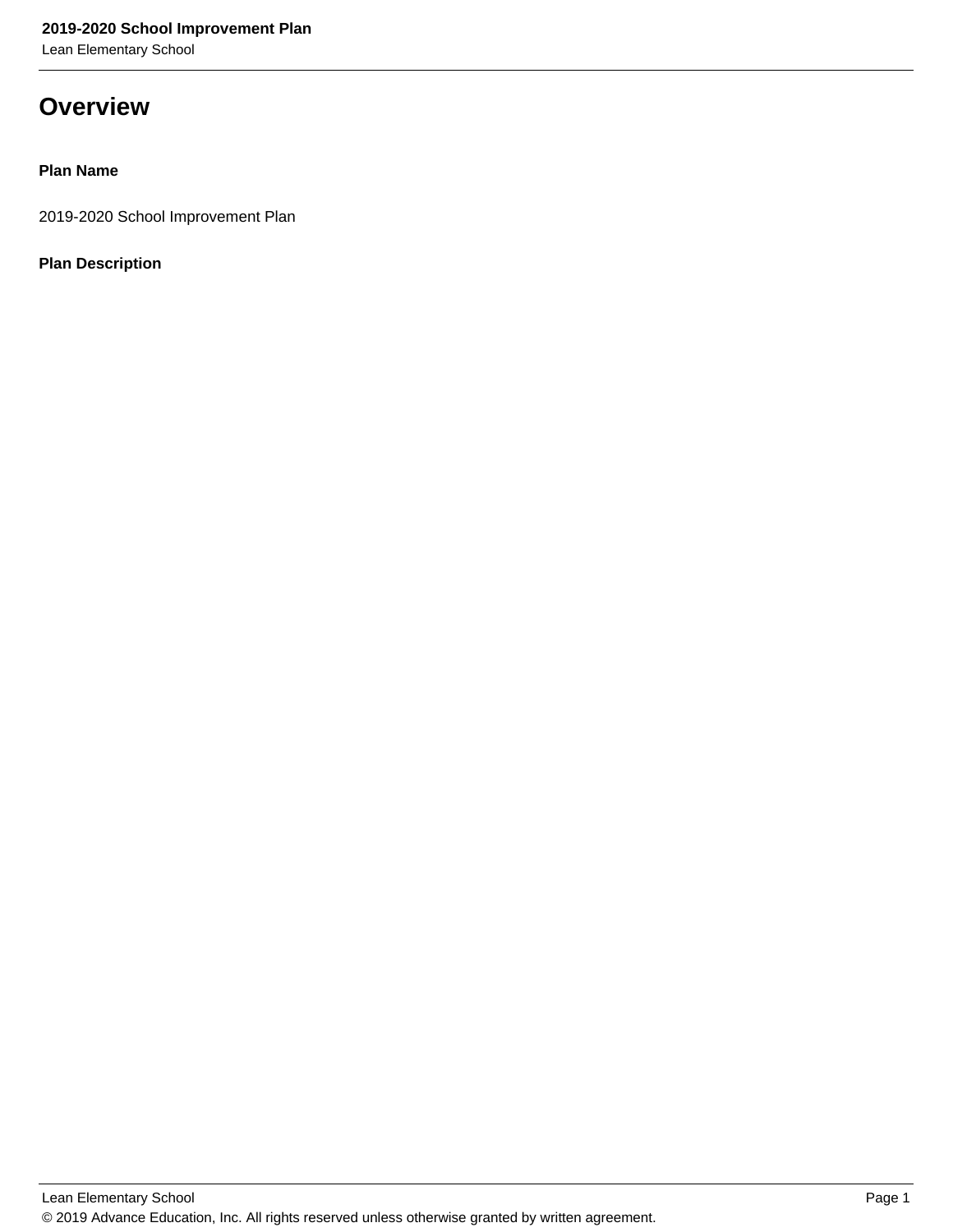## **Goals Summary**

**The following is a summary of the goals encompassed in this plan. The details for each goal are available in the next section.**

| # | Goal Name                                                                                                                                       | Goal Details                                            | Goal Type      | <b>Total Funding</b> |
|---|-------------------------------------------------------------------------------------------------------------------------------------------------|---------------------------------------------------------|----------------|----------------------|
|   | Promote College and Career Readiness by<br>increasing achievement in Reading for all students.                                                  | Objectives: 1<br>Strategies: 3<br>IActivities: 12       | Academic       | \$0                  |
| 2 | Promote College and Career Readiness by<br>increasing achievement in Writing for all students.                                                  | Objectives: 1<br>Strategies: 2<br> Activities: 8        | Academic       | \$0                  |
| 3 | Promote College and Career Readiness by<br>increasing achievement in Mathematics for all<br>Istudents.                                          | Objectives: 1<br>Strategies: 3<br><b>Activities: 13</b> | Academic       | \$100                |
| 4 | Promote positive school community by supporting<br>whole-child development (basic, psychological, and Strategies: 1<br>self-fulfillment needs). | Objectives: 1<br>Activities: 2                          | Organizational | \$0                  |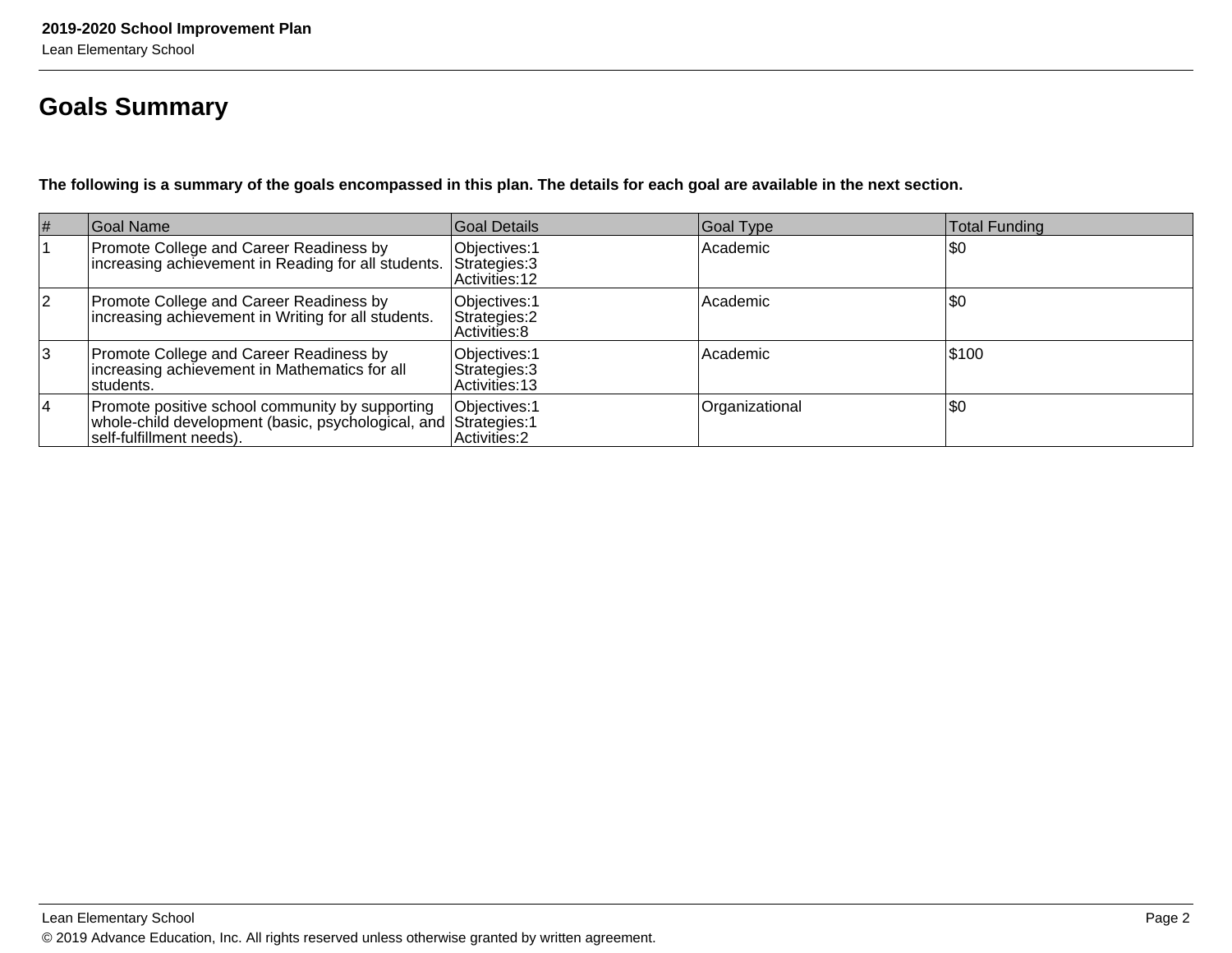## **Goal 1: Promote College and Career Readiness by increasing achievement in Reading for allstudents.**

### **Measurable Objective 1:**

80% of All Students will demonstrate a proficiency in reading in English Language Arts by 06/16/2022 as measured by MSTEP, NWEA, and DRA assessments.

#### **Strategy 1:**

High Quality Balanced Literacy Instruction - Staff will engage in research based professional learning to implement quality reading instruction through a job-embeddedand support model.

Category: English/Language Arts

Research Cited: Tomlinson, C.A. (2008). The goals of differentiation. Educational Leadership, 66(3), 26-30.

Tier: Tier 1

| Activity - Guided Reading                                                                                                                                                                                                                                                                                                                                                                                                                                                                                                                                                                                                                                                                                               | Activity<br><b>Type</b>                           | Tier | Phase     | Begin Date End Date         | Resource<br>Assigned | Source Of<br><b>Funding</b> | <b>Staff</b><br>Responsibl        |
|-------------------------------------------------------------------------------------------------------------------------------------------------------------------------------------------------------------------------------------------------------------------------------------------------------------------------------------------------------------------------------------------------------------------------------------------------------------------------------------------------------------------------------------------------------------------------------------------------------------------------------------------------------------------------------------------------------------------------|---------------------------------------------------|------|-----------|-----------------------------|----------------------|-----------------------------|-----------------------------------|
| Tier I - Classroom teachers will meet with students 4-5 times<br>per week in guided reading groups. Tier II - Classroom<br>teachers will meet with students an additional 15 minutes, 4-5<br>times per week, in groups. Tier III - Title I will meet with<br>students for an additional 30 minute, s 4-5 times per week, for<br>instruction in small groups. EL teachers will meet with students<br>for an additional 30-40 minutes, multiple times per week. Staff<br>will meet to adjust instruction and intervention strategies for<br>students who are not responding to instruction. Guided reading<br>materials should consist of at least 50% information text that<br>covers science and social studies topics. | Implementa Tier 1<br>tion, Direct<br>∣Instruction |      | Implement | 09/03/2019 06/17/2020   \$0 |                      | <b>IGeneral</b><br>lFund    | Pearl Lean<br>Staff,<br>Principal |

| Activity - Word Study                                                                          | Activity<br>Type                     | lTier.  | <b>Phase</b>      | Begin Date End Date       | Resource<br><b>Assigned</b> | <b>Source Of</b><br>IFundina | <b>Staff</b><br><b>Responsibl</b>              |
|------------------------------------------------------------------------------------------------|--------------------------------------|---------|-------------------|---------------------------|-----------------------------|------------------------------|------------------------------------------------|
| K-5 teachers will use word study strategies to strengthen word<br>recognition and application. | <b>IDirect</b><br><b>Instruction</b> | lTier 1 | <b>Ilmplement</b> | 09/03/2019 06/17/2020 \$0 |                             | lGeneral<br>l Fund           | K-5<br>IClassroom I<br>Teachers.<br>'Principal |

| Activity<br><b>4 - Benchmark Literacy</b> | Activity<br>'Type | <b>Tier</b> | <b>Phase</b> | Begin Date End Date | <b>Resource</b><br><b>Assigned</b> | Source Of<br>Funding | <b>Staff</b><br>Responsibl |
|-------------------------------------------|-------------------|-------------|--------------|---------------------|------------------------------------|----------------------|----------------------------|
|                                           |                   |             |              |                     |                                    |                      |                            |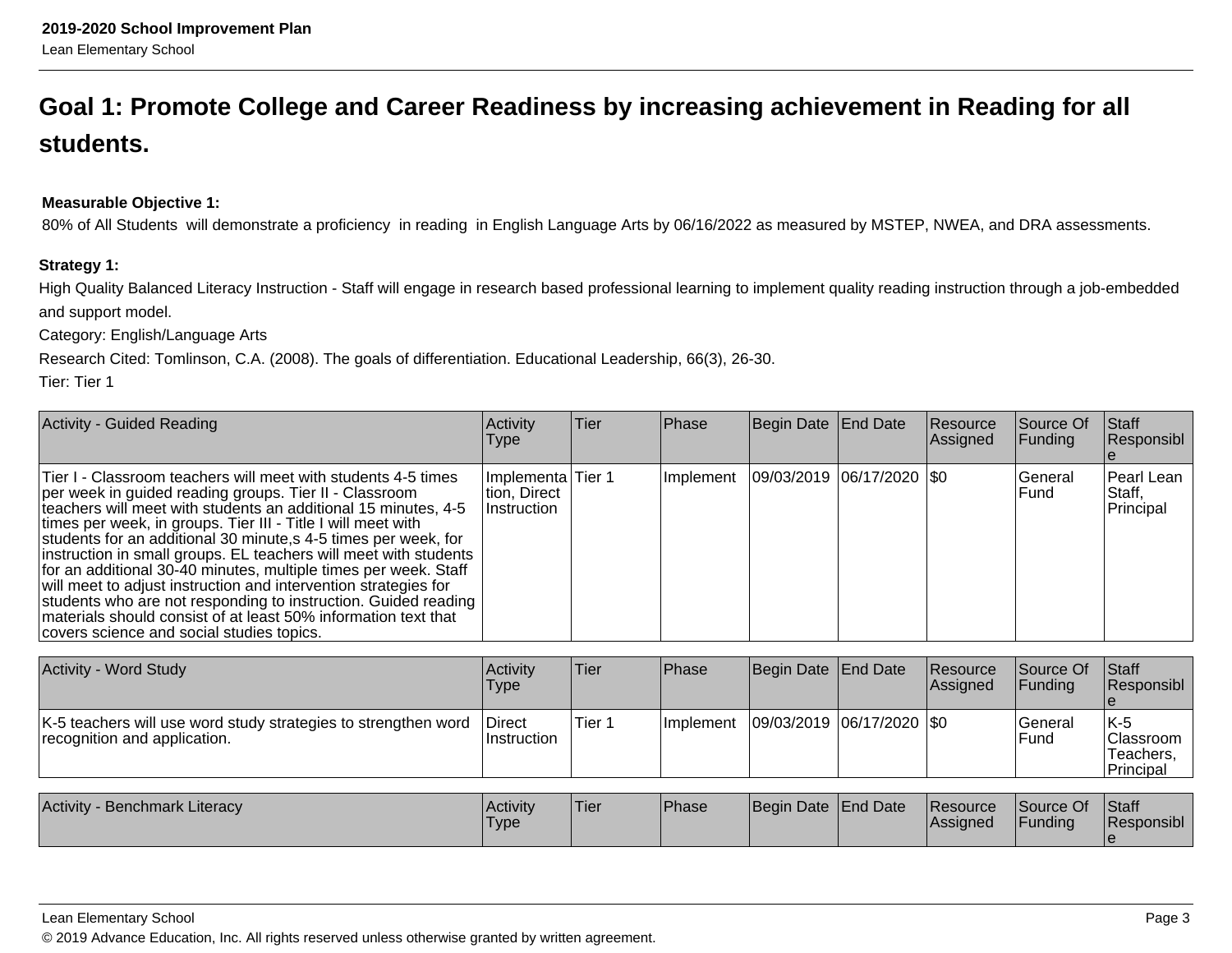Lean Elementary School

| Teachers will use Benchmark Literacy to equip all students with Direct<br>skills and strategies to improve reading fluency and<br>comprehension, 5 days a week. | ∣Instruction     | Tier 1 | ilmplement | 09/03/2019 06/17/2020 \$0 |                             | l General<br>l Fund          | IK-5<br><b>Classroom</b><br>Teachers,<br>Principal |
|-----------------------------------------------------------------------------------------------------------------------------------------------------------------|------------------|--------|------------|---------------------------|-----------------------------|------------------------------|----------------------------------------------------|
| Activity - Independent Reading                                                                                                                                  | Activity<br>Type | lTier  | Phase      | Begin Date End Date       | <b>Resource</b><br>Assigned | Source Of<br><b>IFundina</b> | <b>Staff</b><br>Responsibl                         |
| Students will apply reading skills and strategies, 5 days a week, Other -<br>with books of their choosing at their level.                                       | Application      | Tier 1 | Implement  | 09/03/2019 06/17/2020 0   |                             | <b>IGeneral</b><br>l Fund    | IK-5<br><b>Classroom</b><br><b>Teachers</b>        |

### **Strategy 2:**

PLC - Staff will collaborate as a professional learning community to strengthen the vertical and horizontal alignment between curriculum, instruction, and assessment practices in Reading.

Category: English/Language Arts

 Research Cited: Troen, V., & Boles, K. (2014). Rounds Puts teachers in Charge of Learning. Learning Forward, 35(2), 21-26. Retrieved June 9, 2015, fromwww.learningforward.org.

Tier: Tier 1

| Activity - PLC Readiness                                                                                    | <b>Activity</b><br>'Type | <b>Tier</b> | <b>Phase</b>      | Begin Date End Date       | <b>Resource</b><br>Assigned | Source Of<br><b>IFundina</b> | <b>Staff</b><br>Responsibl                  |
|-------------------------------------------------------------------------------------------------------------|--------------------------|-------------|-------------------|---------------------------|-----------------------------|------------------------------|---------------------------------------------|
| Staff will review past scores and assessments to begin to<br>lidentify strengths and weaknesses in reading. | Getting<br> Readv        | Tier 1      | Getting<br> Readv | 09/03/2019 06/17/2020 \$0 |                             | lGeneral<br>lFund            | <b>IPearl Lean</b> I<br>Staff,<br>Principal |

| Activity - PLC Implementation                                                                                                                                                                                                                                                                     | Activity<br><b>Type</b> | Tier | <b>IPhase</b>     | Begin Date End Date         | <b>Resource</b><br><b>Assigned</b> | <b>Source Of</b><br><b>IFunding</b> | <b>Staff</b><br>Responsibl               |
|---------------------------------------------------------------------------------------------------------------------------------------------------------------------------------------------------------------------------------------------------------------------------------------------------|-------------------------|------|-------------------|-----------------------------|------------------------------------|-------------------------------------|------------------------------------------|
| Staff will participate in PLC meetings to utilize the district<br>framework and monitoring tools that are provided. Staff will also tion<br>implement the MTSS process and intervention team meetings,<br>as well as creating, implementing, and analyzing the results of<br>reading assessments. | Ilmplementa Tier 1      |      | <b>Ilmplement</b> | 09/03/2019  06/17/2020  \$0 |                                    | <b>IGeneral</b><br>l Fund           | <b>Pearl Lean</b><br>Staff,<br>Principal |

| <b>Activity - PLC Monitoring</b>                                                       | <b>Activity</b><br>Type | 'Tier  | <b>IPhase</b> | Begin Date End Date |                           | <b>Resource</b><br><b>IAssigned</b> | Source Of<br><b>IFunding</b> | <b>Staff</b><br><b>Responsibl</b> |
|----------------------------------------------------------------------------------------|-------------------------|--------|---------------|---------------------|---------------------------|-------------------------------------|------------------------------|-----------------------------------|
| Administrator will use observations and walkthroughs to<br>monitor PLC implementation. | Monitor                 | Tier 1 | Monitor       |                     | 09/03/2019 06/17/2020 \$0 |                                     | lGeneral<br>lFund            | Principal                         |

| <b>Activity - PLC Evaluation</b> | <b>Activity</b><br>Type | 'Tier | Phase | Begin Date End Date |  | <b>Resource</b><br><b>Assigned</b> | Source Of<br>Funding | <b>Staff</b><br><b>Responsibl</b> |
|----------------------------------|-------------------------|-------|-------|---------------------|--|------------------------------------|----------------------|-----------------------------------|
|----------------------------------|-------------------------|-------|-------|---------------------|--|------------------------------------|----------------------|-----------------------------------|

Lean Elementary School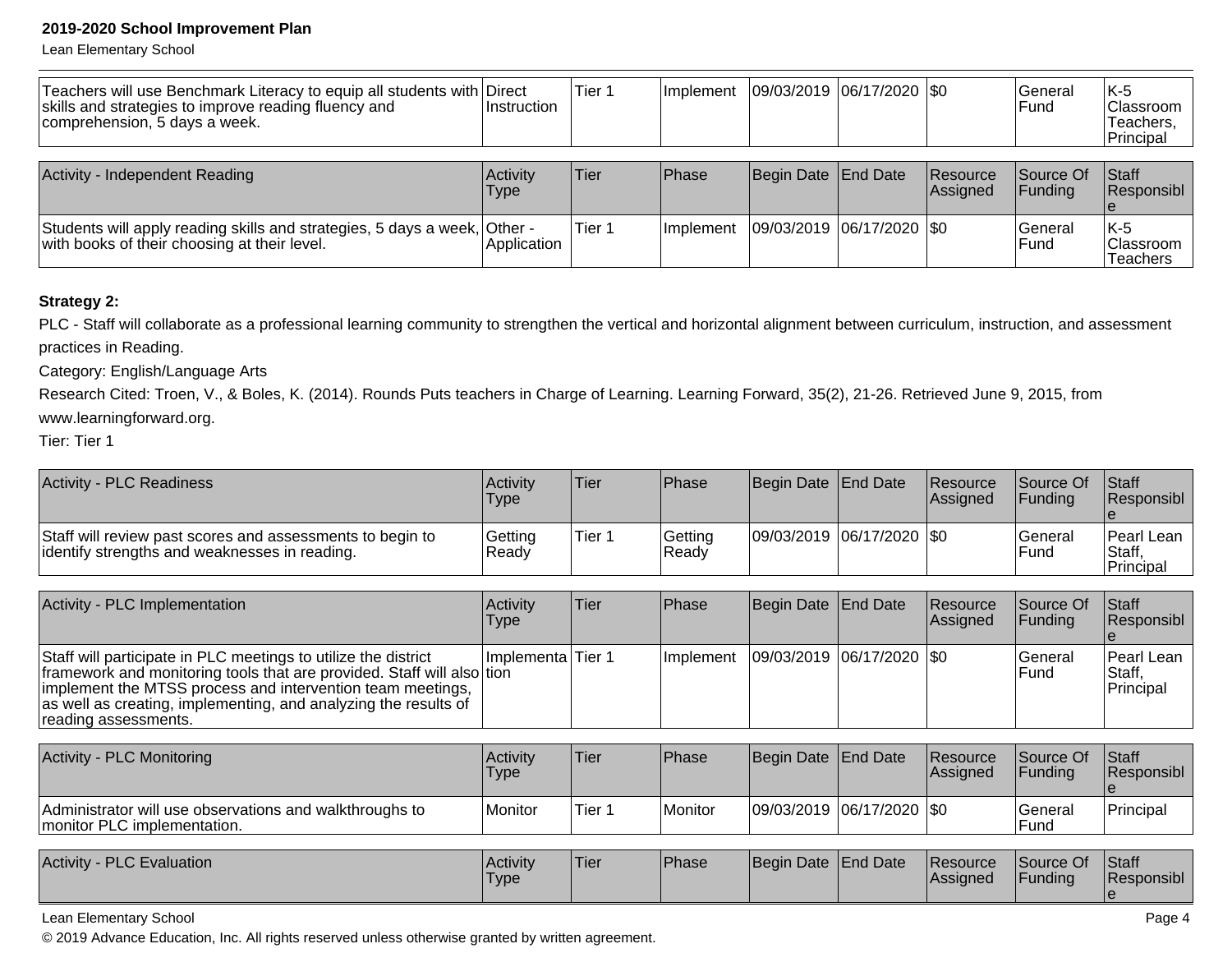Lean Elementary School

| Staff<br>will participate in data analysis of district and state<br>lassessments. | ∟valuatior | Tier: | Evaluate | 109/03/2019 | 06/17/2020<br>7∠∪∠∪ | - ISO | Genera'<br><b>Func</b> | Peari.<br>. Lean<br>Staff,<br><b>Principal</b> |
|-----------------------------------------------------------------------------------|------------|-------|----------|-------------|---------------------|-------|------------------------|------------------------------------------------|
|-----------------------------------------------------------------------------------|------------|-------|----------|-------------|---------------------|-------|------------------------|------------------------------------------------|

### **Strategy 3:**

Multi-Tier System of Support - Staff will develop, implement, monitor, and evaluate the impact of a multi-tier system of support process and the delivery of Tier II and IIIinterventions on students academic success in reading.

Category: English/Language Arts

Tier: Tier 2

| <b>Activity - MTSS Process</b>                                                                                                                                                        | Activity<br><b>Type</b> | 'Tier             | <b>Phase</b>       | Begin Date End Date         | <b>Resource</b><br><b>Assigned</b> | <b>Source Of</b><br><b>IFundina</b> | <b>Staff</b><br><b>Responsibl</b>  |
|---------------------------------------------------------------------------------------------------------------------------------------------------------------------------------------|-------------------------|-------------------|--------------------|-----------------------------|------------------------------------|-------------------------------------|------------------------------------|
| Staff will analyze diagnostic data to plan and provide Tier II and Getting<br>III interventions. Staff will meet quarterly to discuss student<br>progress and plan for student needs. | Ready                   | Tier <sub>2</sub> | Getting<br>l Readv | 09/03/2019 06/17/2020   \$0 |                                    | lGeneral<br>l Fund                  | lPearl Lean<br>Staff,<br>Principal |

| Activity - Supplemental Instruction                                                                                                                                                                                                               | <b>Activity</b><br>Type     | 'Tier | <b>IPhase</b>     | Begin Date End Date         | Resource<br>Assigned | <b>Source Of</b><br><b>IFundina</b> | <b>Staff</b><br>Responsibl         |
|---------------------------------------------------------------------------------------------------------------------------------------------------------------------------------------------------------------------------------------------------|-----------------------------|-------|-------------------|-----------------------------|----------------------|-------------------------------------|------------------------------------|
| Title I and EL teachers will provide additional, individualized<br>instruction to identified students in order to strengthen skills in<br>which students have demonstrated deficits according to<br>MSTEP, NWEA, DRA2, and classroom assessments. | Implementa Tier 2<br>∣tion. |       | <b>Ilmplement</b> | 09/03/2019  06/17/2020  \$0 |                      | <b>IGeneral</b><br><b>IFund</b>     | Pearl Lean<br>IStaff.<br>Principal |

| <b>Activity - Monitor MTSS</b>                                                                  | Activity<br>'Type | 'Tier  | <b>Phase</b> | Begin Date End Date         | Resource<br> Assigned | <b>Source Of</b><br>IFundina | <b>Staff</b><br>Responsibl                   |
|-------------------------------------------------------------------------------------------------|-------------------|--------|--------------|-----------------------------|-----------------------|------------------------------|----------------------------------------------|
| Staff and principal will monitor the process, instruction, and<br>progress throughout the year. | Monitor           | Tier 2 | Monitor      | 09/03/2019  06/17/2020  \$0 |                       | lGeneral<br>lFund            | IPearl Lean I<br> Staff<br><b>IPrincipal</b> |

| <b>Activity - Evaluate MTSS</b>                                                                  | Activity<br>Type    | Tier              | Phase    | Begin Date End Date       | Resource<br><b>Assigned</b> | Source Of<br><b>IFunding</b> | <b>Staff</b><br><b>Responsibl</b>         |
|--------------------------------------------------------------------------------------------------|---------------------|-------------------|----------|---------------------------|-----------------------------|------------------------------|-------------------------------------------|
| Staff and principal will evaluate the process, instruction, and<br>progress throughout the year. | <b>I</b> Evaluation | Tier <sub>2</sub> | Evaluate | 09/03/2019 06/17/2020 \$0 |                             | 'General<br>lFund            | Pearl Lean<br><b>Staff</b> ,<br>Principal |

## **Goal 2: Promote College and Career Readiness by increasing achievement in Writing for allstudents.**

Lean Elementary School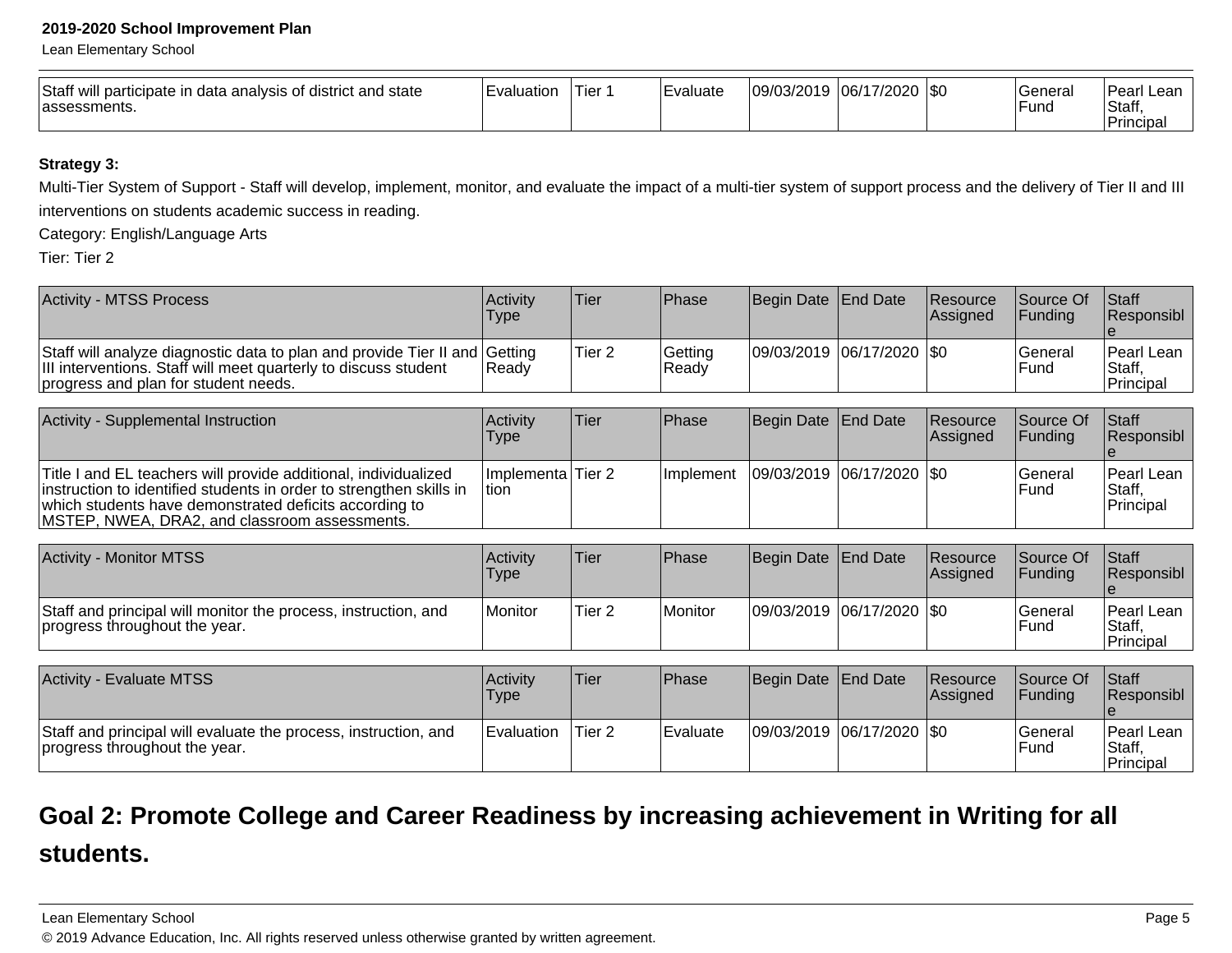#### **Measurable Objective 1:**

80% of All Students will demonstrate a proficiency in writing in English Language Arts by 06/16/2022 as measured by the district writing assessment.

#### **Strategy 1:**

High Quality Balanced Writing Instruction - Staff will engage in research based professional learning to implement quality writing instruction through a job-embeddedand support model.

Category: English/Language Arts

Research Cited: Oakland Schools (2013) MAISA Reading and Writing Units K-5 http://oaklandk12-public.rubiconatlas.org.

Calkins, Lucy. (2006) Units of Study for Teaching Writing Grades 3-5. Portsmouth, NH: Heinemann.

Calkins, Lucy. (2003) Units of Study for Teaching Writing Grades K-2. Portsmouth, NH: Heinemann.

Tier: Tier 1

| Activity - Writer's Workshop                                                                                                                                       | <b>Activity</b><br>Type      | Tier   | Phase            | Begin Date End Date         | <b>Resource</b><br><b>Assigned</b> | <b>Source Of</b><br><b>IFunding</b>       | <b>Staff</b><br>Responsibl                  |
|--------------------------------------------------------------------------------------------------------------------------------------------------------------------|------------------------------|--------|------------------|-----------------------------|------------------------------------|-------------------------------------------|---------------------------------------------|
| Staff will implement Writer's Workshop through the use of<br>MAISA writing units. Each grade level will complete narrative,<br>informational, and opinion writing. | Direct<br><b>Instruction</b> | Tier 1 | <b>Implement</b> | 09/03/2019  06/17/2020  \$0 |                                    | $ No$ Funding $ K-5 $<br><b>IRequired</b> | Classroom<br>Teachers.<br><b>IPrincipal</b> |

| Activity - Student Conferencing                                                                                          | <b>Activity</b><br>Type | 'Tier  | <b>Phase</b> | Begin Date End Date           | Resource<br>Assigned | <b>Source Of</b><br><b>IFundina</b>      | <b>Staff</b><br>Responsibl                 |
|--------------------------------------------------------------------------------------------------------------------------|-------------------------|--------|--------------|-------------------------------|----------------------|------------------------------------------|--------------------------------------------|
| Classroom teachers will regularly conference with students to<br>monitor their progress on writing skills and practices. | <b>IMonitor</b>         | Tier 1 | Monitor      | $ 09/03/2019 06/17/2020 $ \$0 |                      | $ No$ Funding $ K-5 $<br><b>Required</b> | Classroom<br>Teachers.<br><b>Principal</b> |

| Activity - Monitor MAISA Implementation                                                                                                                                                      | Activity<br><b>Type</b> | lTier  | <b>Phase</b> | Begin Date   End Date     | Resource<br>Assigned | Source Of<br><b>Funding</b>       | <b>Staff</b><br>Responsibl                                                 |
|----------------------------------------------------------------------------------------------------------------------------------------------------------------------------------------------|-------------------------|--------|--------------|---------------------------|----------------------|-----------------------------------|----------------------------------------------------------------------------|
| Grade level teams and School Improvement representatives<br>will monitor the effectiveness of the MAISA units throughout the<br>year. Decisions will be made based on the feedback provided. | <i>I</i> Monitor        | Tier 1 | Monitor      | 09/03/2019 06/17/2020 \$0 |                      | $ No$ Funding $ K-5 $<br>Required | <b>Classroom</b><br>Teachers.<br>ISIP<br>Representa<br>tives.<br>Principal |

| Evaluate MAISA Implementation<br><b>Activity</b> | <b>Activity</b><br>Type. | 'Tier | <b>Phase</b> | Begin Date End Date |  | <b>IResource</b><br><b>IAssigned</b> | Source Of<br><b>Funding</b> | Staff<br>Responsibl |
|--------------------------------------------------|--------------------------|-------|--------------|---------------------|--|--------------------------------------|-----------------------------|---------------------|
|--------------------------------------------------|--------------------------|-------|--------------|---------------------|--|--------------------------------------|-----------------------------|---------------------|

Lean Elementary School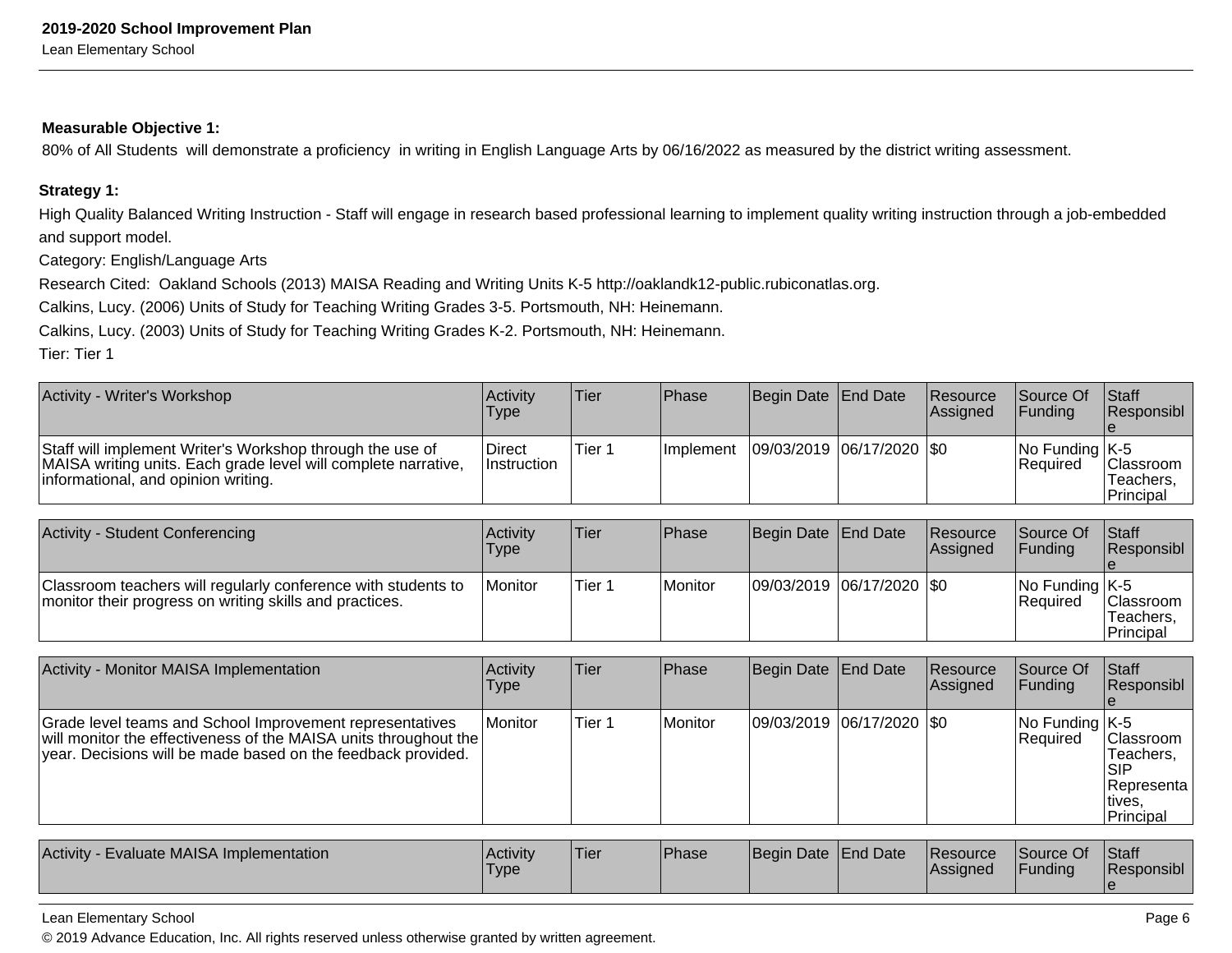Lean Elementary School

| Grade level teams and School Improvement representatives<br>will evaluate the effectiveness of the MAISA units at the end of<br>the year. Decisions will be made based on the feedback<br>Iprovided. | <b>I</b> Evaluation | Tier 1 | <b>IEvaluate</b> | 09/03/2019 06/17/2020 \$0 |  |  | $ No$ Funding $ K-5 $<br><b>IRequired</b> | IClassroom I<br>Teachers.<br>ISIP<br>IRepresenta l<br>∣tives<br>'Principal |
|------------------------------------------------------------------------------------------------------------------------------------------------------------------------------------------------------|---------------------|--------|------------------|---------------------------|--|--|-------------------------------------------|----------------------------------------------------------------------------|
|------------------------------------------------------------------------------------------------------------------------------------------------------------------------------------------------------|---------------------|--------|------------------|---------------------------|--|--|-------------------------------------------|----------------------------------------------------------------------------|

### **Strategy 2:**

PLC - Staff will collaborate as a professional learning community to strengthen the vertical and horizontal alignment between curriculum, instruction, and assessment practices in writing.

Category: English/Language Arts

Research Cited: Troen, V., & Boles, K. (2014). Rounds Puts teachers in Charge of Learning. Learning Forward, 35(2), 21-26. Retrieved June 9, 2015, from

www.learningforward.org

Tier: Tier 1

| <b>Activity - PLC Readiness</b>                                                                            | Activity<br>Type  | Tier   | Phase             | Begin Date End Date         | <b>Resource</b><br><b>Assianed</b> | <b>Source Of</b><br><b>IFundina</b> | <b>Staff</b><br><b>Responsibl</b>                      |
|------------------------------------------------------------------------------------------------------------|-------------------|--------|-------------------|-----------------------------|------------------------------------|-------------------------------------|--------------------------------------------------------|
| Staff will review past scores and assessments to begin to<br>identify strengths and weaknesses in writing. | Getting<br> Ready | Tier 1 | Getting<br> Ready | 09/03/2019  06/17/2020  \$0 |                                    | l Reauired                          | No Funding   Pearl Lean<br>Staff,<br><b>IPrincipal</b> |

| Activity - PLC Implementation                                                                                                                                                                                                                                                                                     | Activity<br>Type    | Tier | <b>IPhase</b>     | Begin Date End Date         | <b>Resource</b><br>Assigned | Source Of<br><b>IFunding</b> | <b>Staff</b><br>Responsibl                |
|-------------------------------------------------------------------------------------------------------------------------------------------------------------------------------------------------------------------------------------------------------------------------------------------------------------------|---------------------|------|-------------------|-----------------------------|-----------------------------|------------------------------|-------------------------------------------|
| Staff will participate in PLC meetings to utilize the district<br>framework and monitoring tools that are provided. Staff will also tion<br>implement the MTSS process and intervention team meetings,<br>as well as creating, implementing, and analyzing the results of<br>writing assignments and assessments. | Ilmplementa lTier 1 |      | <b>Ilmplement</b> | 09/03/2019  06/17/2020  \$0 |                             | lGeneral<br>lFund            | <b>Pearl Lean</b><br>IStaff.<br>Principal |

| Activity - PLC Monitoring                                                              | ∣Activit∨<br><b>Type</b> | Tier    | Phase     | Begin Date End Date         | Resource<br><b>Assigned</b> | <b>Source Of</b><br><b>IFundina</b> | <b>Staff</b><br><b>Responsibl</b> |
|----------------------------------------------------------------------------------------|--------------------------|---------|-----------|-----------------------------|-----------------------------|-------------------------------------|-----------------------------------|
| Administrator will use observations and walkthroughs to<br>monitor PLC implementation. | Monitor                  | 'Tier 1 | l Monitor | 09/03/2019 06/17/2020   \$0 |                             | <b>General</b><br>l Fund            | <sup>1</sup> Principal            |

| Activity - PLC Evaluation                                                      | <b>Activity</b><br>Type | Tier   | <b>IPhase</b> | Begin Date End Date     | <b>Resource</b><br><b>IAssianed</b> | Source Of<br><b>IFundina</b>   | <b>IStaff</b><br><b>Responsibl</b>    |
|--------------------------------------------------------------------------------|-------------------------|--------|---------------|-------------------------|-------------------------------------|--------------------------------|---------------------------------------|
| Staff will participate in data analysis of district and state<br>lassessments. | <b>Evaluation</b>       | Tier 1 | Evaluate      | 09/03/2019 06/17/2020 0 |                                     | <b>General</b><br><b>IFund</b> | l Pearl Lean<br>IStaff.<br>'Principal |

Lean Elementary School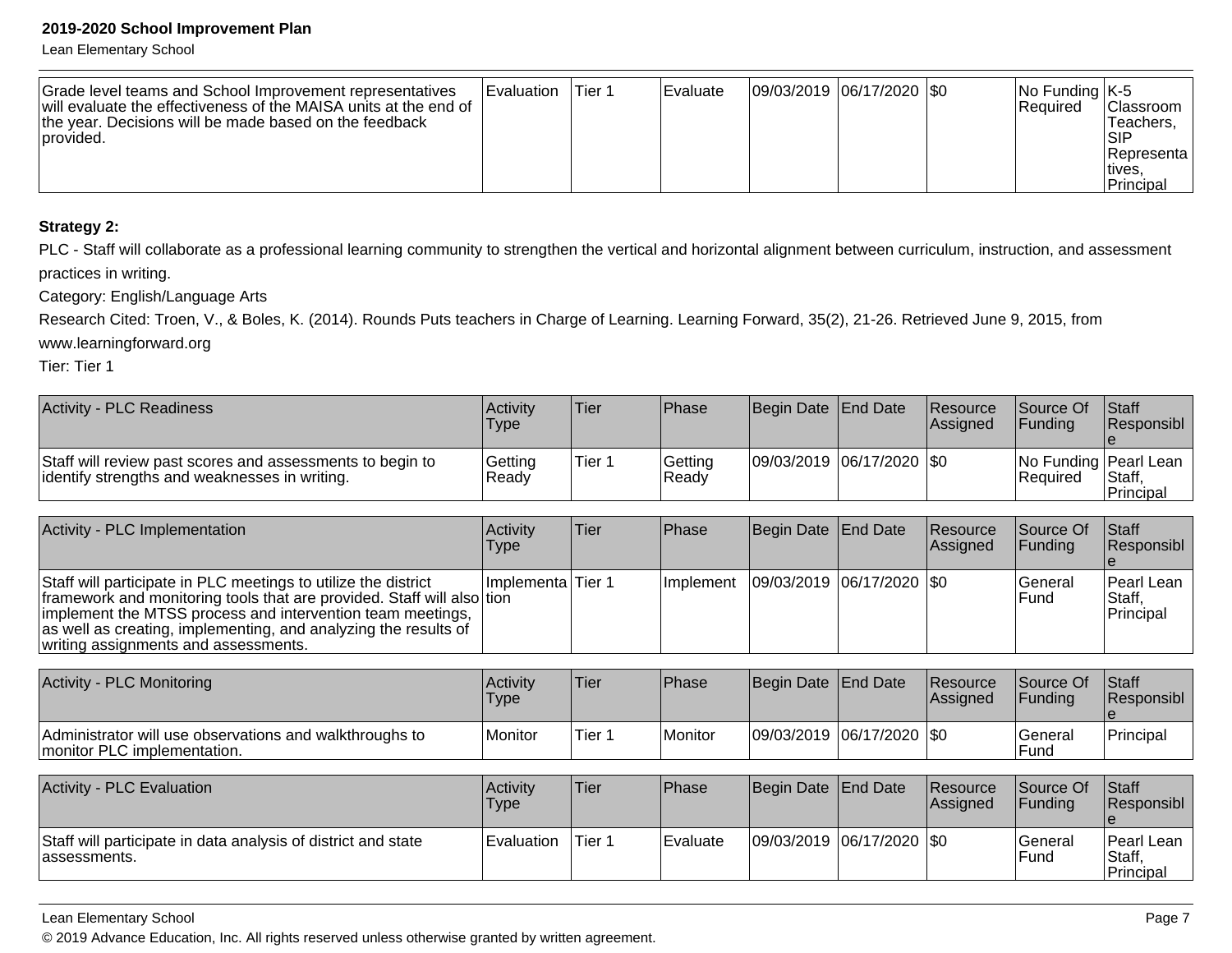## **Goal 3: Promote College and Career Readiness by increasing achievement in Mathematics for allstudents.**

#### **Measurable Objective 1:**

80% of All Students will demonstrate a proficiency on assessments in Mathematics by 06/16/2022 as measured by by scores on MSTEP, NWEA, and commonassessments.

#### **Strategy 1:**

High Quality Balanced Instruction - Staff will engage in research based professional learning to implement quality mathematics instruction through a job-embedded andsupport model.

Category: Mathematics

 Research Cited: Best Practices and Teaching Ideas for the Mathematics Classroom, NORTH DAKOTA DEPARTMENT OF PUBLIC INSTRUCTION Dr. Wayne G.Sanstead, State Superintendent

600 E Boulevard Avenue, Dept. 201 Bismarck, ND 58505-0440

| Tier: Tier |  |
|------------|--|
|            |  |

| <b>Activity - Math Tasks</b>                                                                                                                                                                                                                                                                                                                                              | Activity<br>Type             | Tier              | <b>Phase</b> | <b>Begin Date</b>           | End Date          | Resource<br>Assigned | Source Of<br><b>Funding</b> | Staff<br>Responsibl                  |
|---------------------------------------------------------------------------------------------------------------------------------------------------------------------------------------------------------------------------------------------------------------------------------------------------------------------------------------------------------------------------|------------------------------|-------------------|--------------|-----------------------------|-------------------|----------------------|-----------------------------|--------------------------------------|
| Teachers will use the district provided math tasks according to<br>the pacing guide. Students will make use of multiple problem<br>solving strategies using manipulatives and models. Students<br>will work on math tasks 4-5 times a week. Students will record<br>their math work and thinking. Teachers will use tasks to<br>formatively assess student understanding. | <b>Direct</b><br>Instruction | Tier 1            | Implement    | 09/03/2019  06/17/2020  \$0 |                   |                      | General<br>Fund             | lK-5<br><b>Classroom</b><br>Teachers |
| <b>Activity - Number Talks</b>                                                                                                                                                                                                                                                                                                                                            | Activity                     | Tier              | Phase        | Begin Date                  | End Date          | Resource             | Source Of                   | Staff                                |
|                                                                                                                                                                                                                                                                                                                                                                           | Type                         |                   |              |                             |                   | Assigned             | <b>Funding</b>              | Responsibl_                          |
| K-5 teachers will lead students in 5-15 minute conversations<br>that build student vocabulary, computation, and mental math<br>skills 3-5 times a week. All teachers will receive the book<br>Number Talks: Whole Number Computations by Sherry<br>Parrish. See budget for funding amount.                                                                                | <b>Direct</b><br>Instruction | Tier <sub>1</sub> | Implement    | 09/03/2019                  | 06/17/2020 \\$100 |                      | Title I<br> Schoolwide      | IK-5<br><b>Classroom</b><br>Teachers |
|                                                                                                                                                                                                                                                                                                                                                                           |                              |                   |              |                             |                   |                      |                             |                                      |
| Activity - Monitor Tier I Implementation                                                                                                                                                                                                                                                                                                                                  | Activity<br>Type             | Tier              | Phase        | Begin Date                  | End Date          | Resource<br>Assigned | Source Of<br>Funding        | Staff<br> Responsibl_                |

#### Lean Elementary School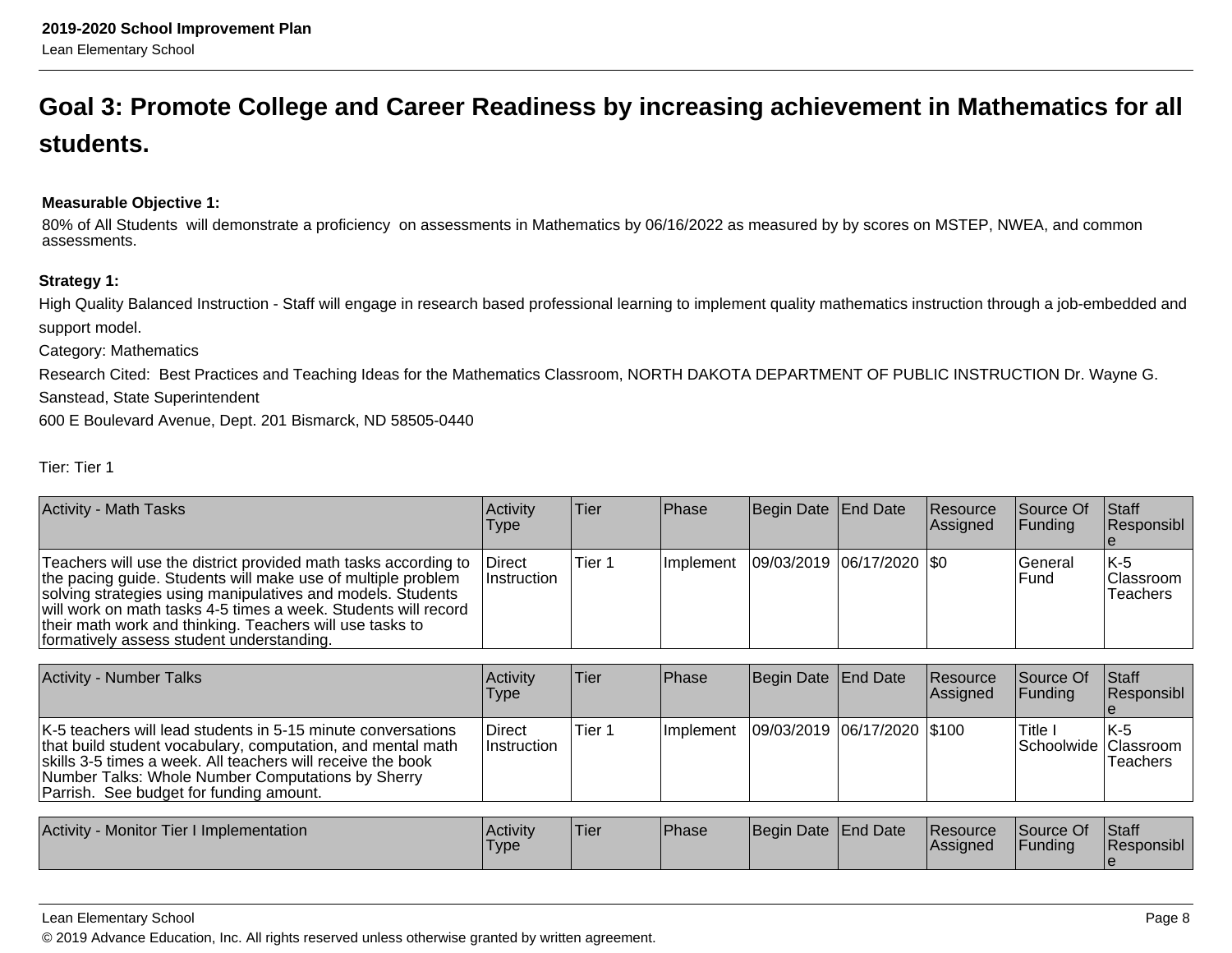Lean Elementary School

| Building principal will monitor the implementation of Tier I<br>instruction through the use of walkthroughs and observations.                       | Implementa Tier 1<br>ltion. |        | <b>Implement</b> | 09/03/2019 06/17/2020 0   |                             | lGeneral<br>lFund            | Principal                                           |
|-----------------------------------------------------------------------------------------------------------------------------------------------------|-----------------------------|--------|------------------|---------------------------|-----------------------------|------------------------------|-----------------------------------------------------|
| Activity - Evaluate Tier I Implementation                                                                                                           | Activity<br><b>Type</b>     | lTier  | Phase            | Begin Date End Date       | <b>Resource</b><br>Assigned | <b>Source Of</b><br>IFundina | <b>Staff</b><br><b>Responsibl</b>                   |
| Staff will review student progress data or common<br>building/district assessments from August to May. Decisions<br>will be made based on findings. | Evaluation                  | Tier 1 | <b>Evaluate</b>  | 09/03/2019 06/17/2020 \$0 |                             | lGeneral<br>lFund            | IK-5<br><b>Classroom</b><br>lTeachers.<br>Principal |

#### **Strategy 2:**

PLC - Staff will collaborate as a professional learning community to strengthen the vertical and horizontal alignment between curriculum, instruction, and assessment practices in math.

Category: Mathematics

 Research Cited: Troen, V., & Boles, K. (2014). Rounds Puts teachers in Charge of Learning. Learning Forward, 35(2), 21-26. Retrieved June 9, 2015, fromwww.learingforward.org

Tier: Tier 1

| <b>Activity - PLC Readiness</b>                                                                         | <b>Activity</b><br>Type | <sup>'</sup> Tier | <b>IPhase</b>     | Begin Date End Date         | <b>Resource</b><br><b>Assigned</b> | Source Of<br><b>IFundina</b> | <b>Staff</b><br><b>Responsibl</b>    |
|---------------------------------------------------------------------------------------------------------|-------------------------|-------------------|-------------------|-----------------------------|------------------------------------|------------------------------|--------------------------------------|
| Staff will review past scores and assessments to begin to<br>identify strengths and weaknesses in math. | Getting<br>Ready        | Tier 1            | Getting<br> Ready | 09/03/2019  06/17/2020  \$0 |                                    | <b>General</b><br>l Fund     | Pearl Lean<br>IStaff.<br>l Principal |

| Activity - PLC Implementation                                                                                                                                                                                                                                                                  | <b>Activity</b><br><b>Type</b> | Tier | Phase             | Begin Date End Date         | Resource<br><b>Assigned</b> | Source Of<br><b>IFunding</b> | <b>Staff</b><br>Responsibl            |
|------------------------------------------------------------------------------------------------------------------------------------------------------------------------------------------------------------------------------------------------------------------------------------------------|--------------------------------|------|-------------------|-----------------------------|-----------------------------|------------------------------|---------------------------------------|
| Staff will participate in PLC meetings to utilize the district<br>framework and monitoring tools that are provided. Staff will also tion<br>implement the MTSS process and intervention team meetings,<br>as well as creating, implementing, and analyzing the results of<br>math assessments. | Ilmplementa lTier 1            |      | <b>Ilmplement</b> | 09/03/2019  06/17/2020  \$0 |                             | l General<br><b>IFund</b>    | IK-5<br>IClassroom<br><b>Teachers</b> |

| Activity - PLC Monitoring                                                               | <b>Activity</b><br><b>Type</b> | 'Tier  | <b>IPhase</b> | Begin Date End Date |                           | <b>Resource</b><br><b>Assigned</b> | Source Of<br><b>IFundina</b> | <b>Staff</b><br><b>Responsibl</b> |
|-----------------------------------------------------------------------------------------|--------------------------------|--------|---------------|---------------------|---------------------------|------------------------------------|------------------------------|-----------------------------------|
| Administrator will use observations and walkthroughs to<br>Imonitor PLC implementation. | Monitor                        | Tier 1 | Monitor       |                     | 09/03/2019 06/17/2020 \$0 |                                    | lGeneral<br><b>IFund</b>     | Principal                         |

| <b>PLC Evaluation</b><br>Activity | l Activitv<br>'Type | Tier | <b>Phase</b> | Begin Date End Date |  | <b>Resource</b><br><b>Assigned</b> | Source Of<br>Funding | <b>Staff</b><br>Responsibl |
|-----------------------------------|---------------------|------|--------------|---------------------|--|------------------------------------|----------------------|----------------------------|
|-----------------------------------|---------------------|------|--------------|---------------------|--|------------------------------------|----------------------|----------------------------|

Lean Elementary School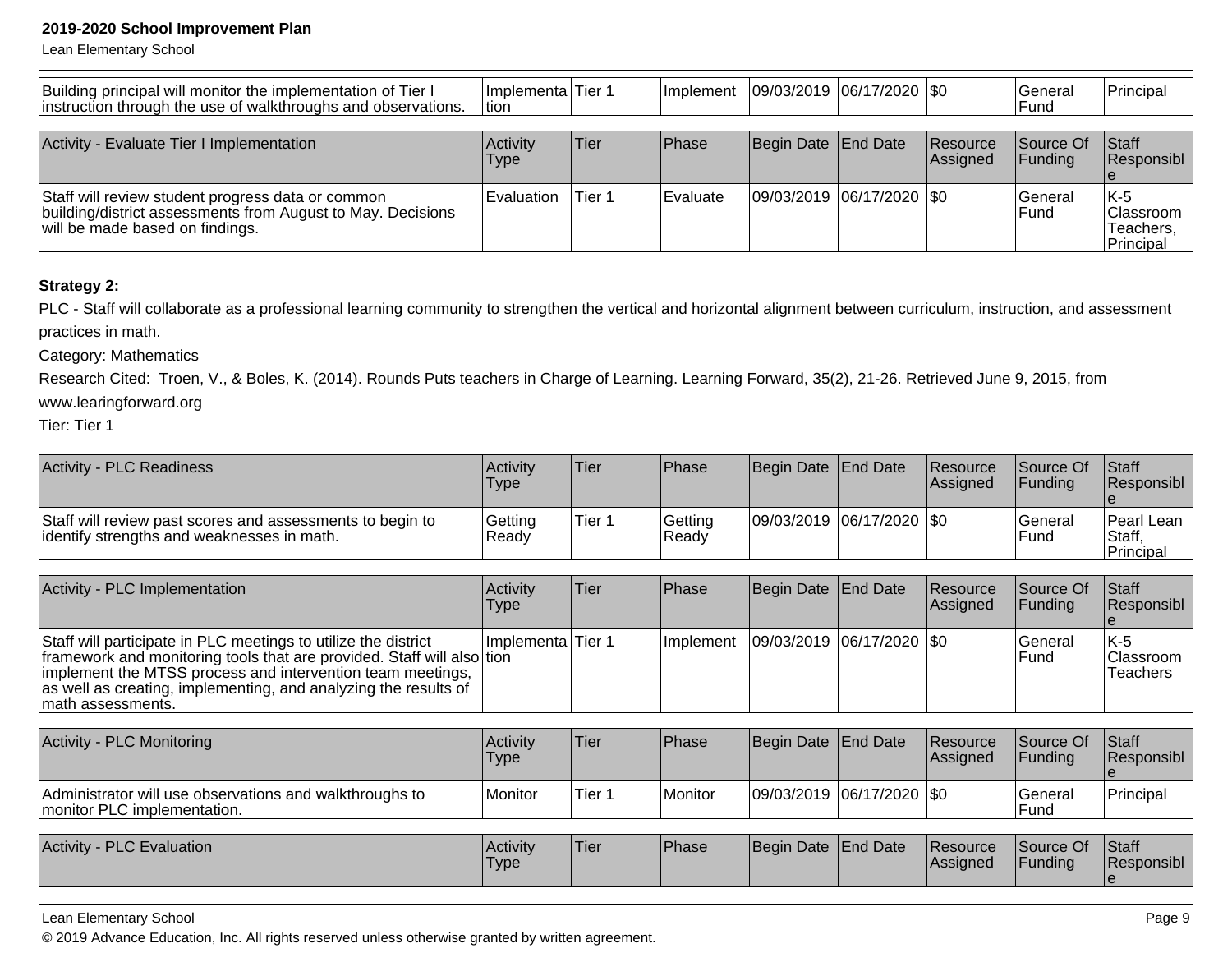Lean Elementary School

| Staff<br>will participate in data analysis of district and state<br>lassessments. | ∟valuatior | Tier: | Evaluate | 109/03/2019 | 06/17/2020<br>7∠∪∠∪ | - ISO | Genera'<br><b>Func</b> | Peari.<br>. Lean<br>Staff,<br><b>Principal</b> |
|-----------------------------------------------------------------------------------|------------|-------|----------|-------------|---------------------|-------|------------------------|------------------------------------------------|
|-----------------------------------------------------------------------------------|------------|-------|----------|-------------|---------------------|-------|------------------------|------------------------------------------------|

## **Strategy 3:**

Multi-Tier System of Support - Staff will develop, implement, monitor, and evaluate the impact of a multi-tier system of support process and the delivery of Tier II and III interventions on students academic success in math.

Category: Mathematics

Tier: Tier 2

| Activity - MTSS Process                                                                                                                                                               | <b>Activity</b><br>Type                    | lTier             | <b>IPhase</b>    | Begin Date End Date       | <b>Resource</b><br><b>Assigned</b> | <b>Source Of</b><br>IFundina | <b>Staff</b><br>Responsibl                |
|---------------------------------------------------------------------------------------------------------------------------------------------------------------------------------------|--------------------------------------------|-------------------|------------------|---------------------------|------------------------------------|------------------------------|-------------------------------------------|
| Staff will analyze diagnostic data to plan and provide Tier II and Getting<br>III interventions. Staff will meet quarterly to discuss student<br>progress and plan for student needs. | Ready.<br>l Academic<br>Support<br>Program | Tier <sub>2</sub> | Getting<br>Ready | 09/03/2019 06/17/2020 \$0 |                                    | lGeneral<br>lFund            | <b>IPearl Lean</b><br>Staff,<br>Principal |

| Activity - Supplemental Instruction                                                                                                                                                                                                         | Activity<br><b>Type</b>        | lTier             | Phase      | Begin Date   End Date         | Resource<br><b>Assigned</b> | Source Of<br><b>IFunding</b> | <b>Staff</b><br>Responsibl                                                           |
|---------------------------------------------------------------------------------------------------------------------------------------------------------------------------------------------------------------------------------------------|--------------------------------|-------------------|------------|-------------------------------|-----------------------------|------------------------------|--------------------------------------------------------------------------------------|
| Title I teachers will provide additional, individualized instruction<br>to identified students in order to strengthen skills in which<br>students have demonstrated deficits according to MSTEP,<br>NWEA, and classroom assessments (AVMR). | <b>IDirect</b><br>∣Instruction | Tier <sub>3</sub> | Ilmplement | $ 09/03/2019 06/17/2020 $ \$0 |                             | lGeneral<br>lFund            | $IK-5$<br><b>Classroom</b><br>Teachers,<br>Title i<br>Teachers.<br>land<br>Principal |

| <b>Activity - Monitor MTSS</b>                                                                  | <b>Activity</b><br>Type | 'Tier             | Phase   | Begin Date End Date     | <b>Resource</b><br><b>Assigned</b> | Source Of<br><b>IFundina</b>  | <b>Staff</b><br><b>Responsibl</b>   |
|-------------------------------------------------------------------------------------------------|-------------------------|-------------------|---------|-------------------------|------------------------------------|-------------------------------|-------------------------------------|
| Staff and principal will monitor the process, instruction, and<br>progress throughout the year. | Monitor                 | Tier <sub>2</sub> | Monitor | 09/03/2019 06/17/2020 0 |                                    | <b>General</b><br><b>Fund</b> | l Pearl Lean<br>Staff,<br>Principal |

| <b>Activity - Evaluate MTSS</b>                                                                  | Activity<br>Type | Tier              | <b>Phase</b> | Begin Date End Date       | <b>Resource</b><br><b>Assigned</b> | Source Of<br><b>IFundina</b> | <b>Staff</b><br><b>Responsibl</b>         |
|--------------------------------------------------------------------------------------------------|------------------|-------------------|--------------|---------------------------|------------------------------------|------------------------------|-------------------------------------------|
| Staff and principal will evaluate the process, instruction, and<br>progress throughout the year. | Evaluation       | Tier <sub>2</sub> | l Evaluate   | 09/03/2019 06/17/2020 \$0 |                                    | lGeneral<br>l Fund           | <b>IPearl Lean</b><br>Staff.<br>Principal |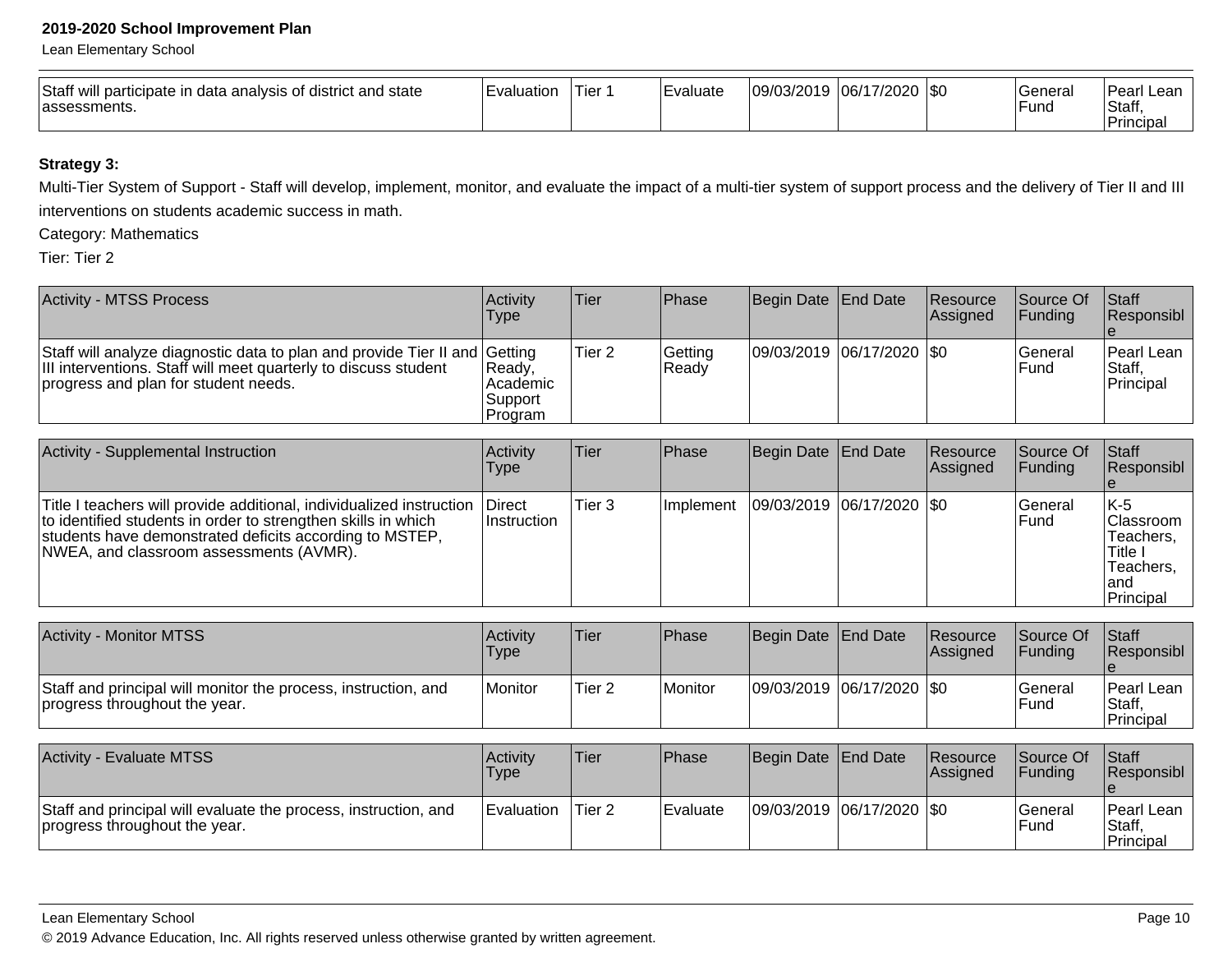Lean Elementary School

| <b>Activity - Rethinking Fluency</b>        | <b>Activity</b><br>Type | Tier   | Phase            | Begin Date End Date       | Resource<br>Assigned | <b>Source Of</b><br><b>IFundina</b> | <b>Staff</b><br>Responsibl        |
|---------------------------------------------|-------------------------|--------|------------------|---------------------------|----------------------|-------------------------------------|-----------------------------------|
| Training for teachers on math fact fluency. | Getting<br>Ready        | Tier 1 | Getting<br>Ready | 09/03/2019 06/17/2020 \$0 |                      | <b>Title I Part</b>                 | 'Title I and<br><b>Iclassroom</b> |
| See budget for amount.                      |                         |        |                  |                           |                      |                                     | <b>Iteachers</b>                  |

## **Goal 4: Promote positive school community by supporting whole-child development (basic,psychological, and self-fulfillment needs).**

#### **Measurable Objective 1:**

increase student growth by decreasing the amount of negative behaviors by 06/16/2022 as measured by the amount of referrals.

#### **Strategy 1:**

School-wide Behavior Management System - Staff will follow school-wide expectation and behavior management processes.

Category: School Culture

Research Cited: CHAMPS: A Proactive & Positive Approach to Classroom Management, R. Sprick (2009)

### Tier: Tier 1

| <b>Activity - CHAMPS Expectations</b>                                                            | Activity<br><b>Type</b>                 | Tier   | <b>Phase</b>     | Begin Date End Date         | Resource<br><b>Assigned</b>                          | <b>Source Of</b><br>IFundina       | Staff<br>Responsibl   |
|--------------------------------------------------------------------------------------------------|-----------------------------------------|--------|------------------|-----------------------------|------------------------------------------------------|------------------------------------|-----------------------|
| Staff will implement CHAMPS expectations for students to<br>follow in all areas of the building. | Behavioral<br>Support<br>Program        | Tier 1 | <i>Implement</i> | 09/03/2019  06/17/2020  \$0 |                                                      | No Funding Pearl Lean<br>IReauired | <b>Staff</b>          |
|                                                                                                  |                                         |        |                  |                             |                                                      |                                    |                       |
| <b>Activity - Student Handbook</b>                                                               | Activity<br>1. The contract of the U.S. | Tier   | <b>Phase</b>     | Begin Date   End Date       | Resource<br>المستلومين والمستحدث والمستحدث والمستحدث | <b>Source Of</b>                   | Staff<br>$\mathbf{D}$ |

| T<br><b>OLUUCIIL HAHUUUUN</b>                              | <b>INGUVILY</b><br><b>Type</b>          | ו דפו  | т наз <del>с</del> | <b>IDCUIII DAIC TEHU DAIC</b> | <b>INGSUULUG</b><br><b>Assigned</b> | <b>IUUUILE UI</b><br><b>IFundina</b>  | ווסוטו<br><b>Responsibl</b> |
|------------------------------------------------------------|-----------------------------------------|--------|--------------------|-------------------------------|-------------------------------------|---------------------------------------|-----------------------------|
| Staff will use the student handbook to teach expectations. | <b>Behavioral</b><br>Support<br>Program | Tier 1 | Getting<br>IReadv  | 09/03/2019 06/17/2020 \$0     |                                     | No Funding   Pearl Lean<br>l Reauired | <b>Staff</b>                |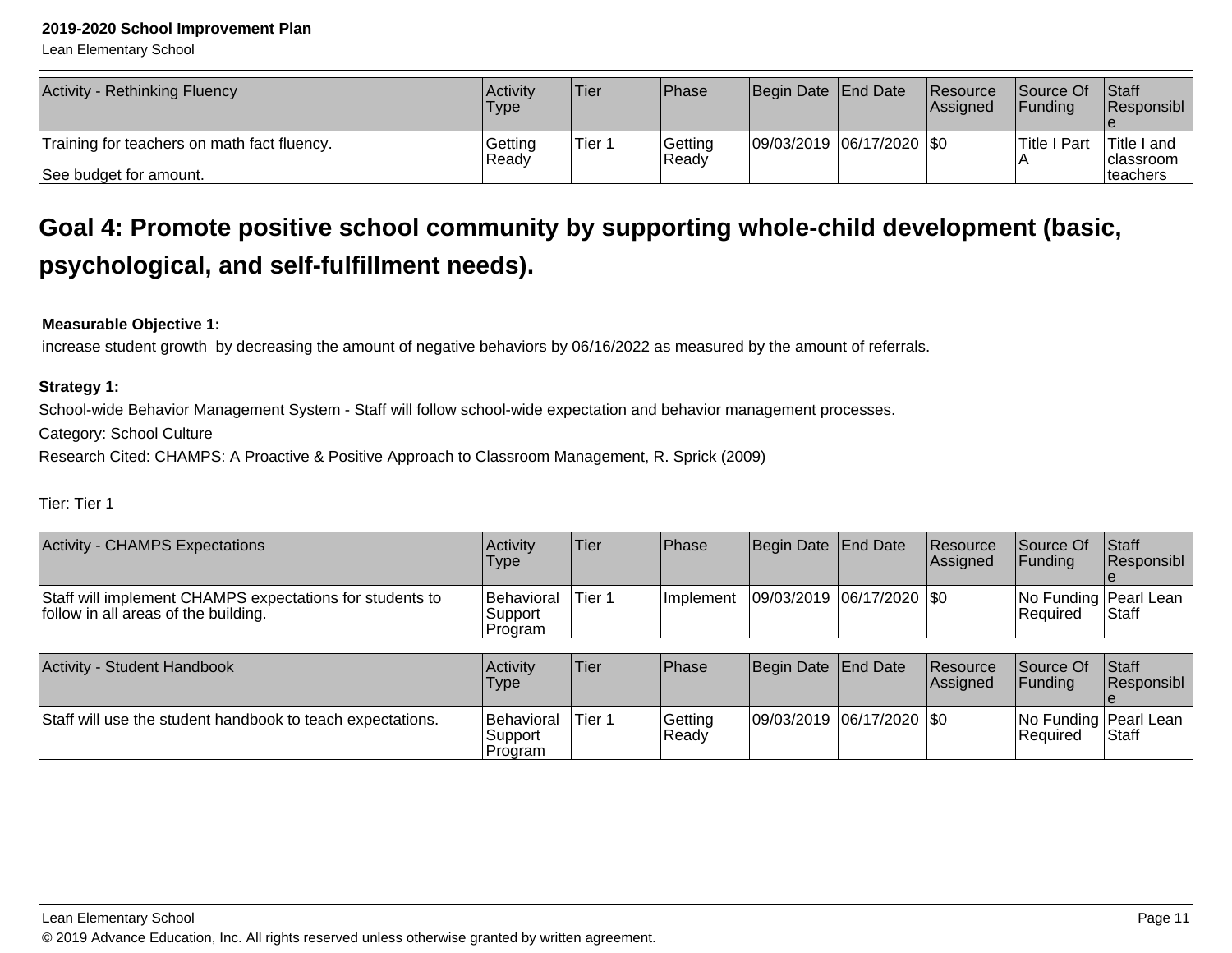## **Activity Summary by Funding Source**

## **Below is a breakdown of your activities by funding source**

#### **Title I Schoolwide**

| <b>Activity Name</b> | Activity Description                                                                                                                                                                                                                                                                          | Activity<br><b>Type</b>       | <b>Tier</b> | <b>Phase</b> | Begin Date End Date                         | <b>Resource</b><br><b>Assigned</b> | Staff<br>Responsibl                  |
|----------------------|-----------------------------------------------------------------------------------------------------------------------------------------------------------------------------------------------------------------------------------------------------------------------------------------------|-------------------------------|-------------|--------------|---------------------------------------------|------------------------------------|--------------------------------------|
| Number Talks         | K-5 teachers will lead students in 5-15 minute<br>conversations that build student vocabulary,<br>computation, and mental math skills 3-5 times a<br>week. All teachers will receive the book Number<br>Talks: Whole Number Computations by Sherry<br>Parrish. See budget for funding amount. | <b>Direct</b><br>∣Instruction | Tier 1      |              | Implement   09/03/2019   06/17/2020   \$100 |                                    | IK-5<br>Classroom<br><b>Teachers</b> |

#### **No Funding Required**

| <b>Activity Name</b>             | <b>Activity Description</b>                                                                                                                                                                         | Activity<br>Type                 | Tier   | Phase            | Begin Date | <b>End Date</b>            | Resource<br>Assigned | <b>Staff</b><br>Responsibl                                                         |
|----------------------------------|-----------------------------------------------------------------------------------------------------------------------------------------------------------------------------------------------------|----------------------------------|--------|------------------|------------|----------------------------|----------------------|------------------------------------------------------------------------------------|
| <b>Student Conferencing</b>      | Classroom teachers will regularly conference with<br>students to monitor their progress on writing skills<br>and practices.                                                                         | Monitor                          | Tier 1 | Monitor          | 09/03/2019 | $ 06/17/2020 $ \$0         |                      | $K-5$<br>Classroom<br>Teachers,<br>Principal                                       |
| <b>PLC Readiness</b>             | Staff will review past scores and assessments to<br>begin to identify strengths and weaknesses in<br>writing.                                                                                       | Getting<br>Ready                 | Tier 1 | Getting<br>Ready | 09/03/2019 | 06/17/2020 \$0             |                      | Pearl Lean<br>Staff,<br>Principal                                                  |
| Evaluate MAISA<br>Implementation | Grade level teams and School Improvement<br>representatives will evaluate the effectiveness of<br>the MAISA units at the end of the year. Decisions<br>will be made based on the feedback provided. | Evaluation                       | Tier 1 | Evaluate         |            | 09/03/2019 06/17/2020  \$0 |                      | $K-5$<br>Classroom<br>Teachers,<br><b>SIP</b><br>Representa<br>tives,<br>Principal |
| Monitor MAISA<br>Implementation  | Grade level teams and School Improvement<br>representatives will monitor the effectiveness of<br>the MAISA units throughout the year. Decisions<br>will be made based on the feedback provided.     | Monitor                          | Tier 1 | Monitor          | 09/03/2019 | $ 06/17/2020 $ \$0         |                      | $K-5$<br>Classroom<br>Teachers,<br><b>SIP</b><br>Representa<br>tives,<br>Principal |
| Student Handbook                 | Staff will use the student handbook to teach<br>expectations.                                                                                                                                       | Behavioral<br>Support<br>Program | Tier 1 | Getting<br>Ready | 09/03/2019 | 06/17/2020                 | \$0                  | Pearl Lean<br>Staff                                                                |

Lean Elementary School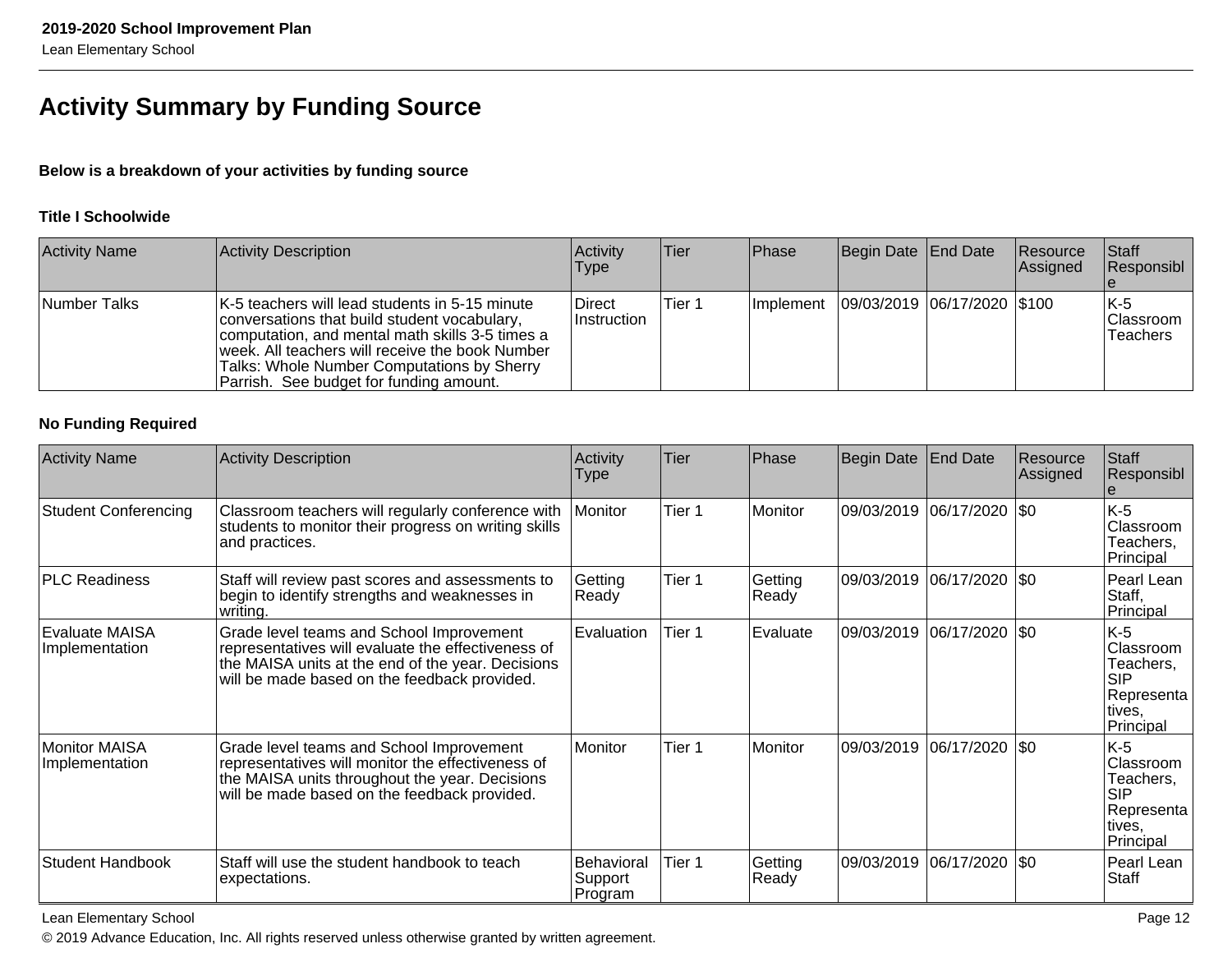Lean Elementary School

| <b>CHAMPS Expectations</b> | Staff will implement CHAMPS expectations for<br>students to follow in all areas of the building.                                                                             | <b>Behavioral</b><br>Support<br>Program | 'Tier 1 |  | Implement 09/03/2019 06/17/2020 \\$0 | Pearl Lean<br>lStaff                         |
|----------------------------|------------------------------------------------------------------------------------------------------------------------------------------------------------------------------|-----------------------------------------|---------|--|--------------------------------------|----------------------------------------------|
| Writer's Workshop          | Staff will implement Writer's Workshop through the Direct<br>use of MAISA writing units. Each grade level will<br>complete narrative, informational, and opinion<br>writing. | <b>Instruction</b>                      | Tier 1  |  | Implement 09/03/2019 06/17/2020 \$0  | K-5<br>Classroom  <br>Teachers,<br>Principal |

## **Title I Part A**

| <b>Activity Name</b> | Activity Description                                                  | <b>Activity</b><br>Type | 'Tier  | <b>Phase</b>      | Begin Date End Date         | <b>Resource</b><br><b>IAssigned</b> | <b>Staff</b><br><b>Responsibl</b>                    |
|----------------------|-----------------------------------------------------------------------|-------------------------|--------|-------------------|-----------------------------|-------------------------------------|------------------------------------------------------|
| Rethinking Fluency   | Training for teachers on math fact fluency.<br>See budget for amount. | Getting<br>l Readv      | Tier 1 | Getting<br> Readv | 09/03/2019  06/17/2020  \$0 |                                     | Title I and<br><b>Iclassroom</b><br><b>Iteachers</b> |

## **General Fund**

| <b>Activity Name</b>             | Activity Description                                                                                                                                                                                                                                                                         | Activity<br>Type      | <b>Tier</b> | Phase            | <b>Begin Date</b> | <b>End Date</b>             | Resource<br>Assigned | Staff<br>Responsibl                                                        |
|----------------------------------|----------------------------------------------------------------------------------------------------------------------------------------------------------------------------------------------------------------------------------------------------------------------------------------------|-----------------------|-------------|------------------|-------------------|-----------------------------|----------------------|----------------------------------------------------------------------------|
| <b>PLC Evaluation</b>            | Staff will participate in data analysis of district and<br>state assessments.                                                                                                                                                                                                                | Evaluation            | Tier 1      | Evaluate         | 09/03/2019        | $ 06/17/2020 $ \$0          |                      | Pearl Lean<br>Staff,<br>Principal                                          |
| <b>PLC Monitoring</b>            | Administrator will use observations and<br>walkthroughs to monitor PLC implementation.                                                                                                                                                                                                       | Monitor               | Tier 1      | Monitor          |                   | 09/03/2019 06/17/2020 \$0   |                      | Principal                                                                  |
| PLC Implementation               | Staff will participate in PLC meetings to utilize the<br>district framework and monitoring tools that are<br>provided. Staff will also implement the MTSS<br>process and intervention team meetings, as well<br>as creating, implementing, and analyzing the<br>results of math assessments. | Implementa<br>tion    | Tier 1      | Implement        |                   | 09/03/2019  06/17/2020  \$0 |                      | K-5<br>Classroom<br>Teachers                                               |
|                                  | Supplemental Instruction Title I teachers will provide additional,<br>individualized instruction to identified students in<br>order to strengthen skills in which students have<br>demonstrated deficits according to MSTEP,<br>NWEA, and classroom assessments (AVMR).                      | Direct<br>Instruction | Tier 3      | Implement        | 09/03/2019        | $ 06/17/2020 $ \$0          |                      | K-5<br>Classroom<br>Teachers.<br>Title I<br>Teachers.<br>land<br>Principal |
| <b>PLC Readiness</b>             | Staff will review past scores and assessments to<br>begin to identify strengths and weaknesses in<br>reading.                                                                                                                                                                                | Getting<br>Ready      | Tier 1      | Getting<br>Ready |                   | 09/03/2019 06/17/2020  \$0  |                      | Pearl Lean<br>Staff,<br>Principal                                          |
| Monitor Tier I<br>Implementation | Building principal will monitor the implementation<br>of Tier I instruction through the use of<br>walkthroughs and observations.                                                                                                                                                             | Implementa<br>tion    | Tier 1      | Implement        | 09/03/2019        | 06/17/2020   \$0            |                      | Principal                                                                  |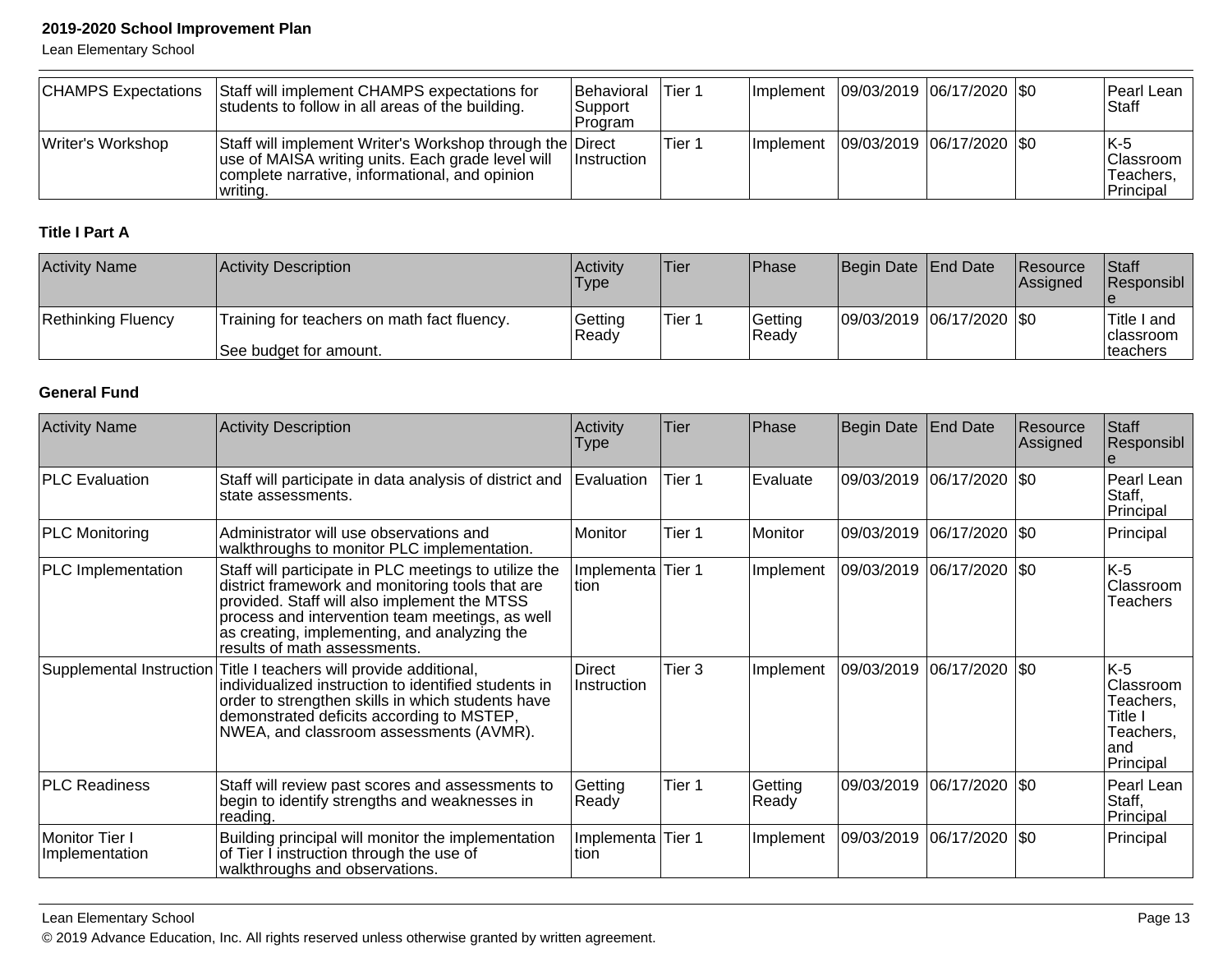Lean Elementary School

| <b>PLC Evaluation</b> | Staff will participate in data analysis of district and<br>state assessments.                                                                                                                                                                                                                                                                                                                                                                                                                                                                                                                                                                                                                                                   | Evaluation                                | Tier 1            | Evaluate         |            | 09/03/2019 06/17/2020 \$0   |             | Pearl Lean<br>Staff,<br>Principal |
|-----------------------|---------------------------------------------------------------------------------------------------------------------------------------------------------------------------------------------------------------------------------------------------------------------------------------------------------------------------------------------------------------------------------------------------------------------------------------------------------------------------------------------------------------------------------------------------------------------------------------------------------------------------------------------------------------------------------------------------------------------------------|-------------------------------------------|-------------------|------------------|------------|-----------------------------|-------------|-----------------------------------|
| <b>Evaluate MTSS</b>  | Staff and principal will evaluate the process,<br>instruction, and progress throughout the year.                                                                                                                                                                                                                                                                                                                                                                                                                                                                                                                                                                                                                                | Evaluation                                | Tier <sub>2</sub> | Evaluate         |            | 09/03/2019 06/17/2020       | $ $ \$0     | Pearl Lean<br>Staff,<br>Principal |
| <b>PLC Readiness</b>  | Staff will review past scores and assessments to<br>begin to identify strengths and weaknesses in<br>math.                                                                                                                                                                                                                                                                                                                                                                                                                                                                                                                                                                                                                      | Getting<br>Ready                          | Tier 1            | Getting<br>Ready |            | 09/03/2019 06/17/2020 \$0   |             | Pearl Lean<br>Staff,<br>Principal |
| PLC Implementation    | Staff will participate in PLC meetings to utilize the<br>district framework and monitoring tools that are<br>provided. Staff will also implement the MTSS<br>process and intervention team meetings, as well<br>as creating, implementing, and analyzing the<br>results of writing assignments and assessments.                                                                                                                                                                                                                                                                                                                                                                                                                 | Implementa Tier 1<br>tion                 |                   | Implement        |            | 09/03/2019  06/17/2020  \$0 |             | Pearl Lean<br>Staff,<br>Principal |
| <b>Evaluate MTSS</b>  | Staff and principal will evaluate the process,<br>instruction, and progress throughout the year.                                                                                                                                                                                                                                                                                                                                                                                                                                                                                                                                                                                                                                | Evaluation                                | Tier <sub>2</sub> | Evaluate         | 09/03/2019 | 06/17/2020                  | \$0         | Pearl Lean<br>Staff,<br>Principal |
| PLC Implementation    | Staff will participate in PLC meetings to utilize the<br>district framework and monitoring tools that are<br>provided. Staff will also implement the MTSS<br>process and intervention team meetings, as well<br>as creating, implementing, and analyzing the<br>results of reading assessments.                                                                                                                                                                                                                                                                                                                                                                                                                                 | Implementa Tier 1<br>tion                 |                   | Implement        |            | 09/03/2019  06/17/2020  \$0 |             | Pearl Lean<br>Staff,<br>Principal |
| <b>Guided Reading</b> | Tier I - Classroom teachers will meet with students<br>4-5 times per week in guided reading groups. Tier<br>II - Classroom teachers will meet with students an<br>additional 15 minutes, 4-5 times per week, in<br>groups. Tier III - Title I will meet with students for<br>an additional 30 minute,s 4-5 times per week, for<br>instruction in small groups. EL teachers will meet<br>with students for an additional 30-40 minutes,<br>multiple times per week. Staff will meet to adjust<br>instruction and intervention strategies for students<br>who are not responding to instruction. Guided<br>reading materials should consist of at least 50%<br>information text that covers science and social<br>studies topics. | Implementa<br>tion, Direct<br>Instruction | Tier 1            | Implement        | 09/03/2019 | 06/17/2020                  | $\sqrt{50}$ | Pearl Lean<br>Staff,<br>Principal |
| Independent Reading   | Students will apply reading skills and strategies, 5<br>days a week, with books of their choosing at their<br>level.                                                                                                                                                                                                                                                                                                                                                                                                                                                                                                                                                                                                            | Other -<br>Application                    | Tier 1            | Implement        |            | 09/03/2019 06/17/2020 \$0   |             | $K-5$<br>Classroom<br>Teachers    |
|                       | Supplemental Instruction Title I and EL teachers will provide additional,<br>individualized instruction to identified students in<br>order to strengthen skills in which students have<br>demonstrated deficits according to MSTEP,<br>NWEA, DRA2, and classroom assessments.                                                                                                                                                                                                                                                                                                                                                                                                                                                   | Implementa Tier 2<br>tion                 |                   | Implement        |            | 09/03/2019 06/17/2020       | $ $ \$0     | Pearl Lean<br>Staff,<br>Principal |